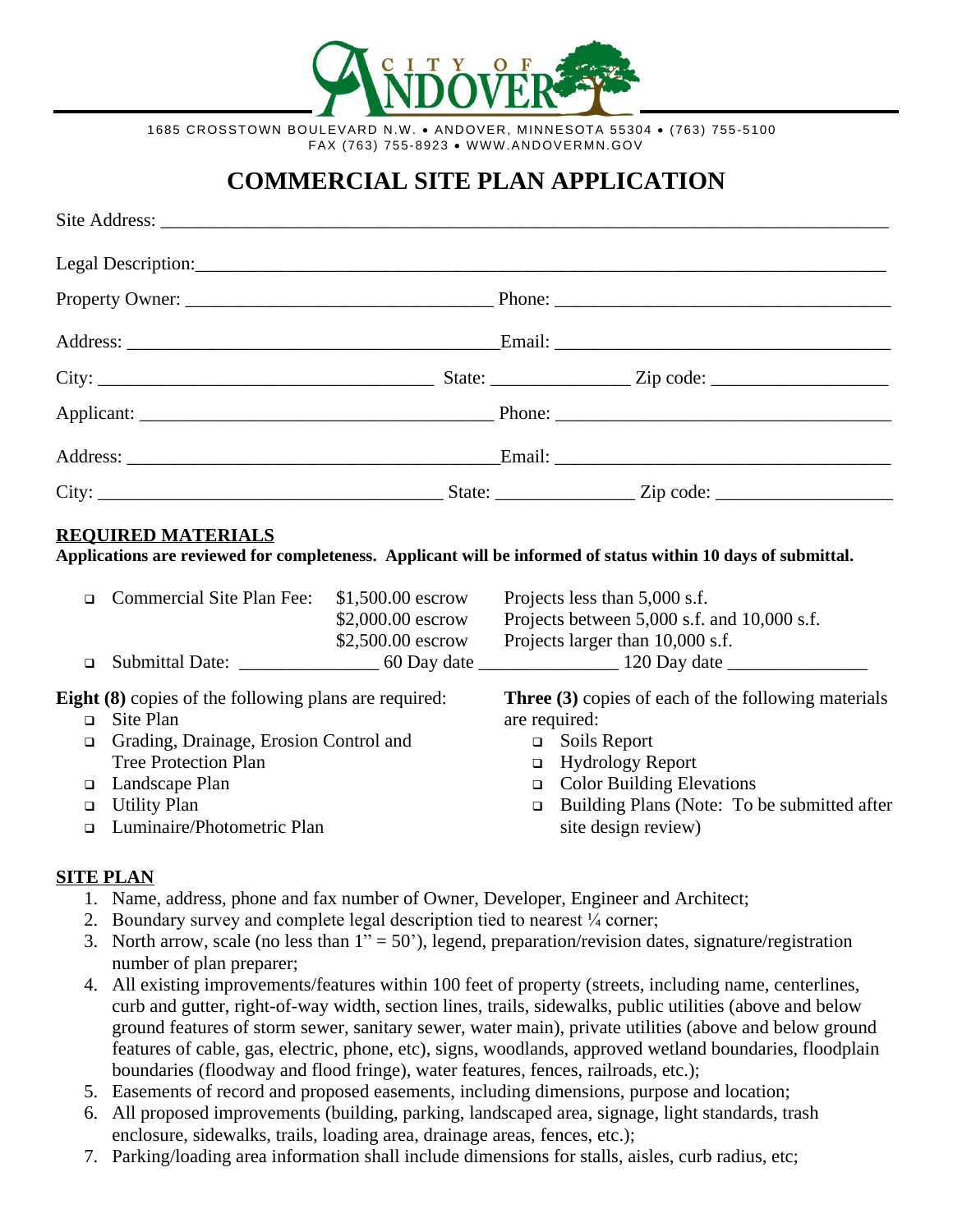- 8. Site Data Table (zoning of property and adjacent properties, building setbacks, site area, percentage of each surface area, number of parking stalls provided and required, gross and net floor area, seating capacity and/or maximum occupancy);
- 9. If the development is proposed to be constructed in phases, the phases must be clearly indicated on the site plan.

## **GRADING, DRAINAGE, EROSION CONTROL AND TREE PROTECTION PLAN**

10. Items 1-6 from the Site Plan list above;

- 11. Existing contours (dashed lines) and proposed contours (solid lines) with a minimum of two (2) foot contour intervals based upon Anoka County coordinates and Anoka County elevation datum. One (1) foot contour intervals shall be required where the horizontal contour interval is one hundred (100) feet or more. Include a note indicating the topo has been field verified.
- 12. Location and grades (where appropriate) of roadway centerlines, curb and gutter, width of existing streets (including type of surfacing), size, material, elevation and grades of all public utilities (above and below ground features of sanitary sewer, water main, storm sewer), and any other above or below ground facilities within the plat and to a distance of one hundred (100') feet beyond;
- 13. Elevation of all existing property lines adjacent to plat (field verified);
- 14. The minimum finished grade of the parking and driving pavement areas shall not be less than one (1) percent;
- 15. Direction arrows clearly indicating direction of drainage;
- 16. All proposed ponds labeled with NWL, NGWL, and 100 year HWL or design high water level if appropriate for land locked basins;
- 17. Delineated boundaries of wetlands, floodplain, flood way and other water features. Any modification to these areas shall be clearly identified;
- 18. Maintenance vehicle access points (two required per pond, drainage and utility easements must also be provided);
- 19. Tree protection areas, removal areas, tree protection measures and notes to conform with City Tree Policy;
- 20. Proposed storm sewer or drainage facilities and applicable details;
- 21. Two vehicle maintenance accesses for each ponding area with 20' easements and 10:1 maximum slopes;
- 22. A 16.5' temporary buffer shall be shown adjacent to all delineated wetlands and from the normal water level of all storm water ponds;
- 23. Label emergency overflow elevations for all low points. Overflows shall not be higher than 6" above the top of curb elevation.
- 24. Location of soil borings with boring labels;
- 25. Location and type of temporary and permanent erosion control measures with a note indicating the developer/owner is responsible for removing temporary erosion control measures upon establishment of permanent vegetation;
- 26. Table with the following areas provided: total area, area of dedication county right-of-way, wetland area (including any applicable buffer strips, storm water pond area (including any applicable buffer strips), each calculated to the nearest 0.1 acre);
- 27. Identify construction entrances and locations;
- 28. Identify the location of the proposed project as either in the Coon Creek Watershed District (CCWD) or Lower Rum River Watershed Management Organization (LRRWMO);
- 29. Indicate any areas of wetland or flood plain proposed to be removed and/or revised;
- 30. All grades / slopes must be 4:1 or flatter, otherwise a retaining wall is required;
- 31. Minimum allowable grade in pervious areas is 2%, show drainage arrows where necessary;
- 32. Lowest floor elevations of buildings (must be at least 3' above the season high water level / mottled soil elevation or 2' above the designated or designed 100-year HWL, whichever is higher).

# **LANDSCAPE PLAN**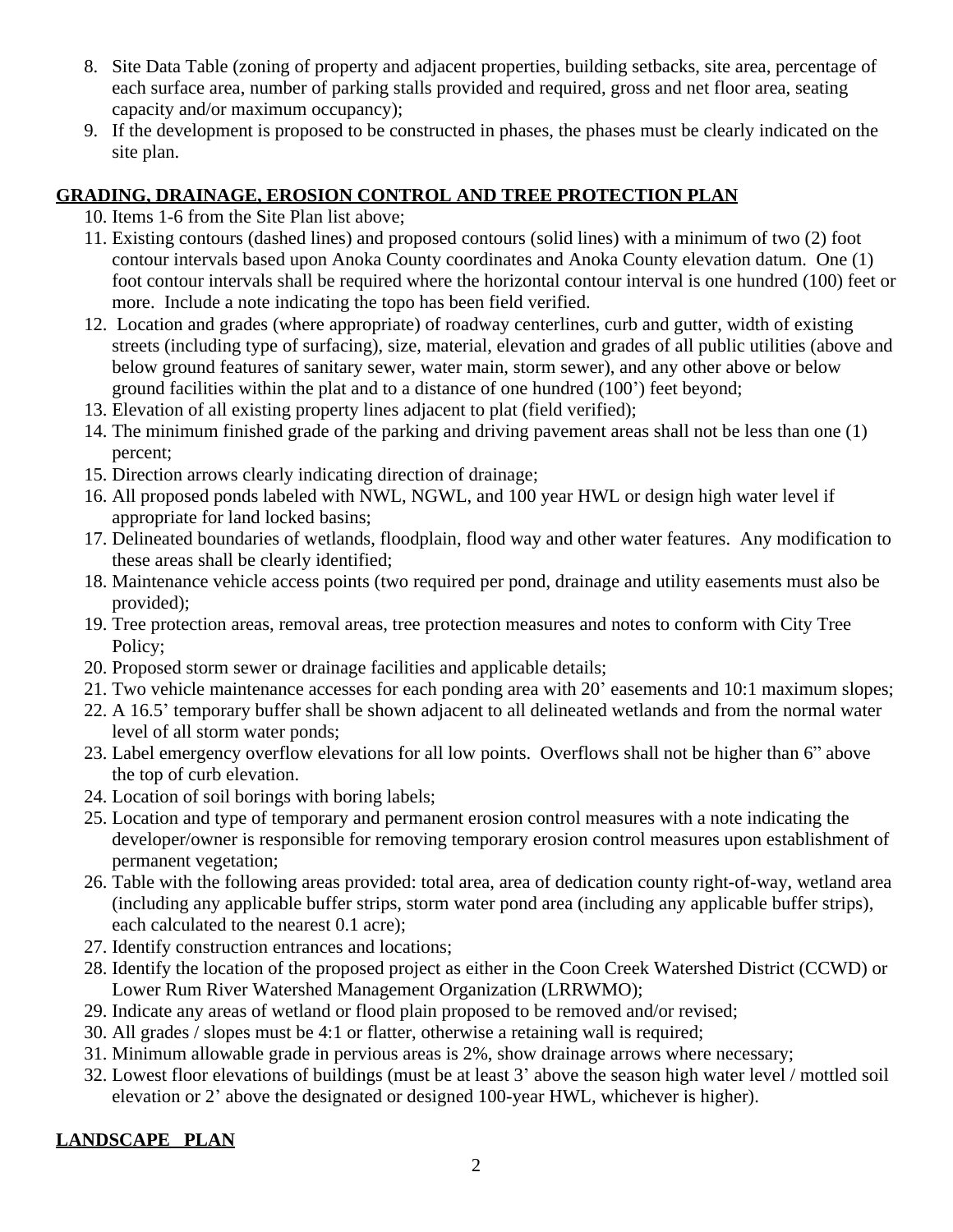- 33. Items 1-6 from the Site Plan list above;
- 34. Location of all existing vegetation, indicate material to be saved and removed;
- 35. Plant locations with appropriate symbols and number of plants per group (plant materials must stay out of all easements and right of ways);
- 36. Plant list illustrating types, number, location and height of plant material;
- 37. Details and notes indicating method of installation (please review City "Landscaping Requirements and Recommendations" handout and the details for tree and shrub planting);
- 38. Location of areas to be seeded and sodded. Notation that all landscaped areas maintained by owner will be irrigated. Irrigation plan including type, location, doghouse detail and backflow preventer must be provided with building permit application.
- 39. Provide note on plan that organic/black soil shall be spread to provide 4" of the entire parcel.
- 40. Signature and registration number of plan preparer.

# **UTILITY PLAN**

- 41. Items 1-6 from the Site Plan list above;
- 42. Location and grades (where appropriate) of roadway centerlines, curb and gutter, width of existing streets (including type of surfacing), size, material, elevation and grades of all public utilities (sanitary sewer, water main, storm sewer), and any other underground facilities within the plat and to a distance of one hundred (100') feet beyond;
- 43. As part of the final approved plans, street and utility base map information must be submitted in a digital format (.dwg or.dxf)

## **LUMINAIRE / PHOTOMETRIC PLAN**

- 44. Items 1-6 from the Site Plan list above;
- 45. The location and type of any outdoor lighting luminaires, including the height of the luminaire;
- 46. The luminaire manufacturer's specification data, including lumen output and photometric data showing cutoff angles and specifying type of lamp such as: metal halide, low/high pressure sodium;
- 47. A detail and cross section of each proposed type of outdoor lighting luminaries;
- 48. A photometric plan showing the intensity of illumination at ground level, expressed in foot candles; and
- 49. That light trespass onto any street or abutting lot will not exceed City Code requirements.

## **SOILS REPORT**

50. Three signed and bound geotechnical reports with engineering recommendations and indicating SCS soil types and locations, mottled soil elevations or highest anticipated water table, existing ground water level, and soil borings to a minimum depth of 25 feet or at increased depths as determined by the Building Official or owner's geotechnical engineer. This report shall also include a recommended street section design including bituminous wear course, bituminous base course, class 5 section and any necessary soil corrections. Elevations listed in the report should be actual elevations, not based upon an assumed datum. Contact the Engineering Department for benchmark information.

## **HYDROLOGY REPORT**

- 51. Shall include the existing and proposed method and calculations for handling storm water drainage within and beyond the limits of the project as required in the City of Andover Water Resource Management Plan and the requirements of the Coon Creek Watershed District or the Lower Rum River Watershed Management Organization. Contact the Engineering Department for more detailed requirements.
- 52. If necessary, wetland delineation reports shall be forwarded to the Coon Creek Watershed District or the Lower Rum River Watershed Management Organization for review. A copy shall be submitted to the City.
- 53. Shall also provide information to describe impacts of construction including (areas of disturbance, stockpiling, erosion control measures, provision for maintenance of erosion control measures, etc).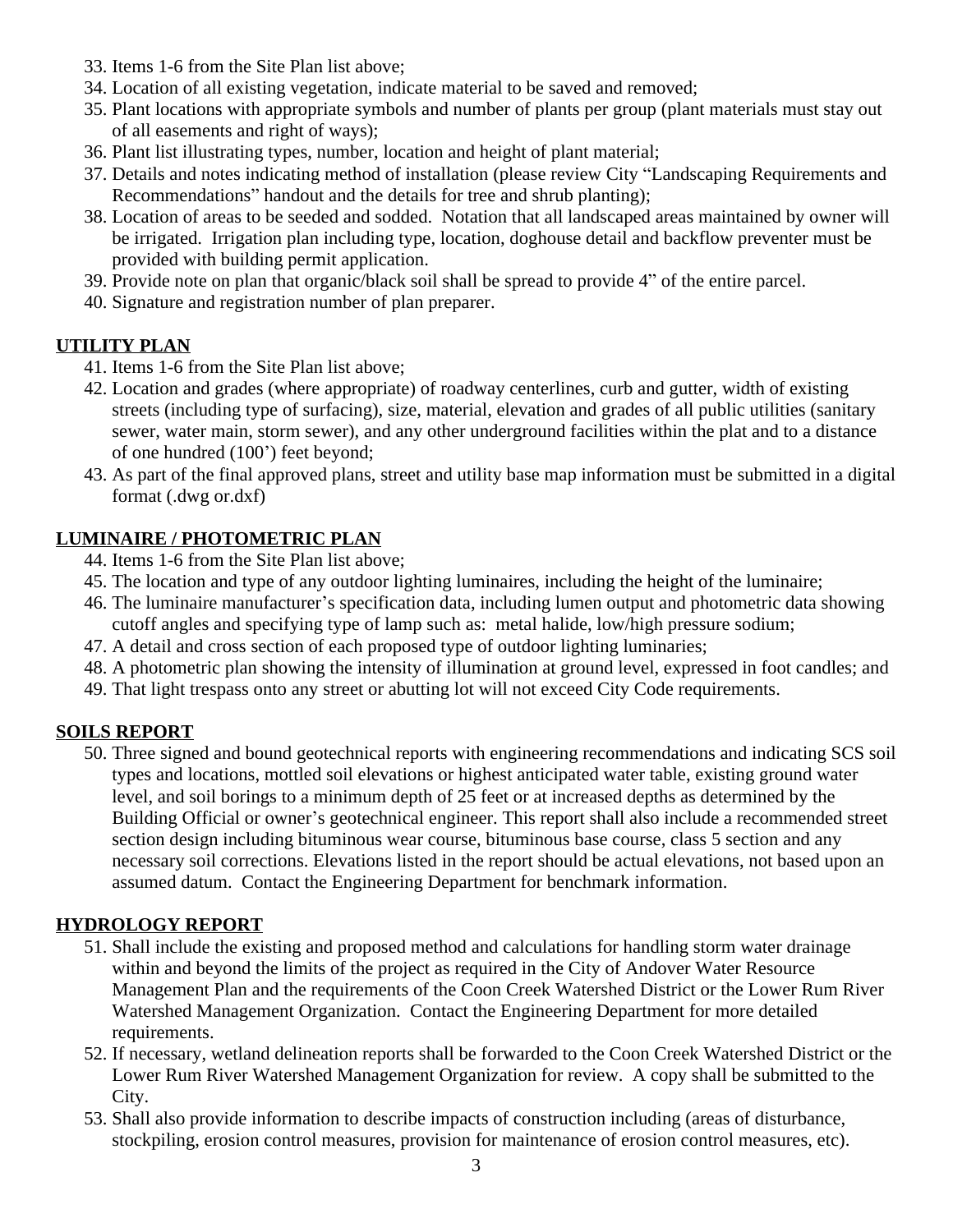#### **BUILDING ELEVATIONS**

- 54. Color building elevations drawn to scale shall be provided for each exterior wall of proposed structures, including trash enclosures;
- 55. The building elevations shall be complete and provide information about building height, sign locations, lighting, windows, doorways, loading areas and other improvements visible from the exterior of the building;
- 56. Each building material and color must be labeled;
- 57. Location of rooftop equipment and method to screen the equipment from ground level views shall be provided on the plan.

## **AS-BUILT SURVEY/FINAL PLAN SET REQUIRED**

- 1. An as-built survey shall be prepared showing that the site has been constructed to the approved grading plan.
- 2. The approved final plan set must be submitted in a digital format (.dwg or.dxf)

## **BUILDING PERMIT**

See Commercial Building Plan Requirements handout. Also available on the Building Department web page at www.andovermn.gov.

#### **COMMERCIAL SITE PLAN REVIEW PROCEDURES**

- 1. The applicant shall obtain any approvals necessary to allow the project to proceed (i.e. Comprehensive Plan Amendment, Rezoning, Conditional Use Permit, permits (MnDNR, USACOE, CCWD or LRRWMO, PCA, MDH, Anoka County, etc.). Copies of all permits shall be forwarded to the City of Andover.
- 2. The applicant shall submit a completed application and plans meeting the requirements listed above. If the application is incomplete, staff will issue a letter detailing the deficiencies of the submittal. No further action will be taken until the submittal is complete.
- 3. The Andover Review Committee will review complete applications and provide written comments and a redlined plan set within 15 business days to advise the applicant of any changes, modifications or additions deemed necessary by the Andover Review Committee. Upon completion of the first review, the City Engineer may, at their discretion, require a traffic impact study.
- 4. It is the applicant's responsibility to revise the plans and to provide written responses to each of the review comments with each resubmittal.
- 5. This process will continue until the proposal has been found to be in compliance with the City Code.
- 6. Once the proposal has been found to be in compliance with the City Code, the applicant shall provide two complete plan sets to be signed for approval by the City. One plan set will be returned to the applicant. One plan set will be retained by the City.
- 7. The applicant may proceed with building permit approval as determined by the Building Department.
- 8. The applicant is responsible for scheduling a site inspection prior to requesting a certificate of occupancy. A certificate of occupancy will not be issued until all exterior site improvements are completed and an as-built survey is submitted and approved by the City. Alternatively, the City may allow a cash escrow or letter of credit to cover the cost of site improvements that have not been completed at the time a certificate of occupancy is issued.

## **ANDOVER REVIEW COMMITTEE**

| <b>Jim Dickinson</b> | City Administrator/Finance Director   | $(763)$ 767-5110 |
|----------------------|---------------------------------------|------------------|
| Joe Janish           | <b>Community Development Director</b> | $(763)$ 767-5140 |
| Peter Hellegers      | City Planner                          | $(763)$ 767-5147 |
| Jake Griffiths       | Associate Planner                     | $(763)$ 767-5142 |